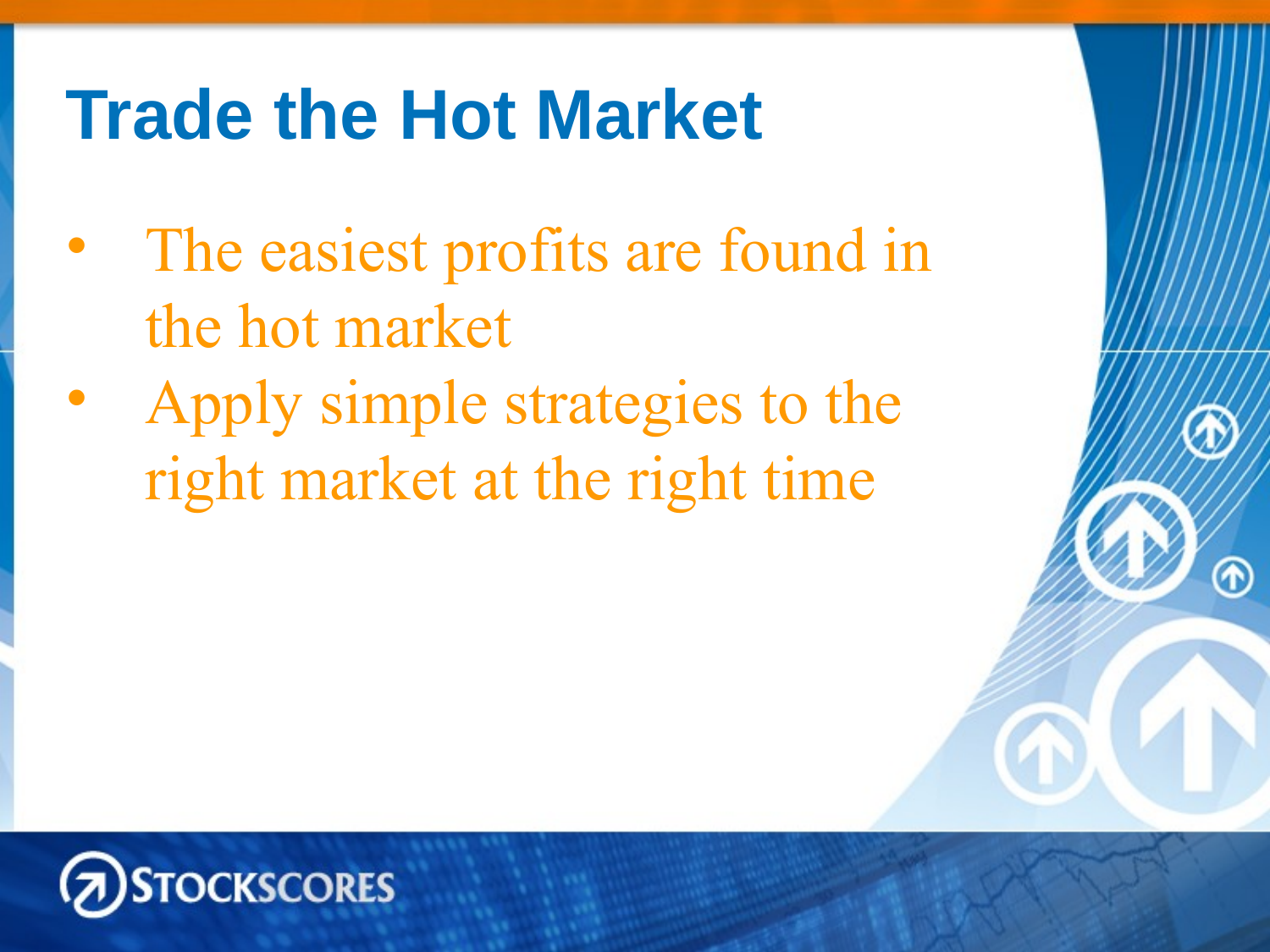## **What Is a Hot Market?**

⋒

- **Trending**
- **Liquid**
- Volatile
- Buzz

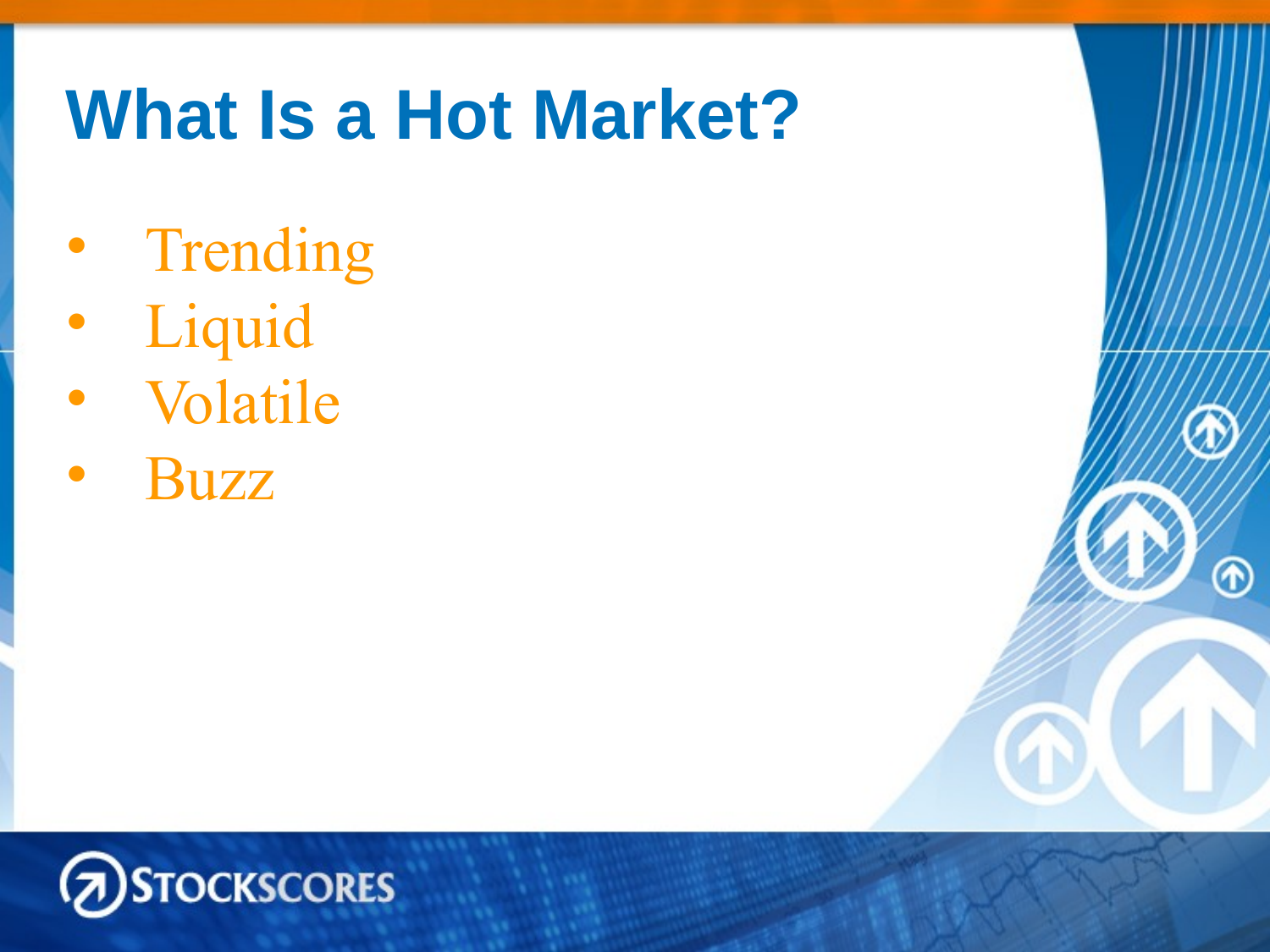

**STOCKSCORES**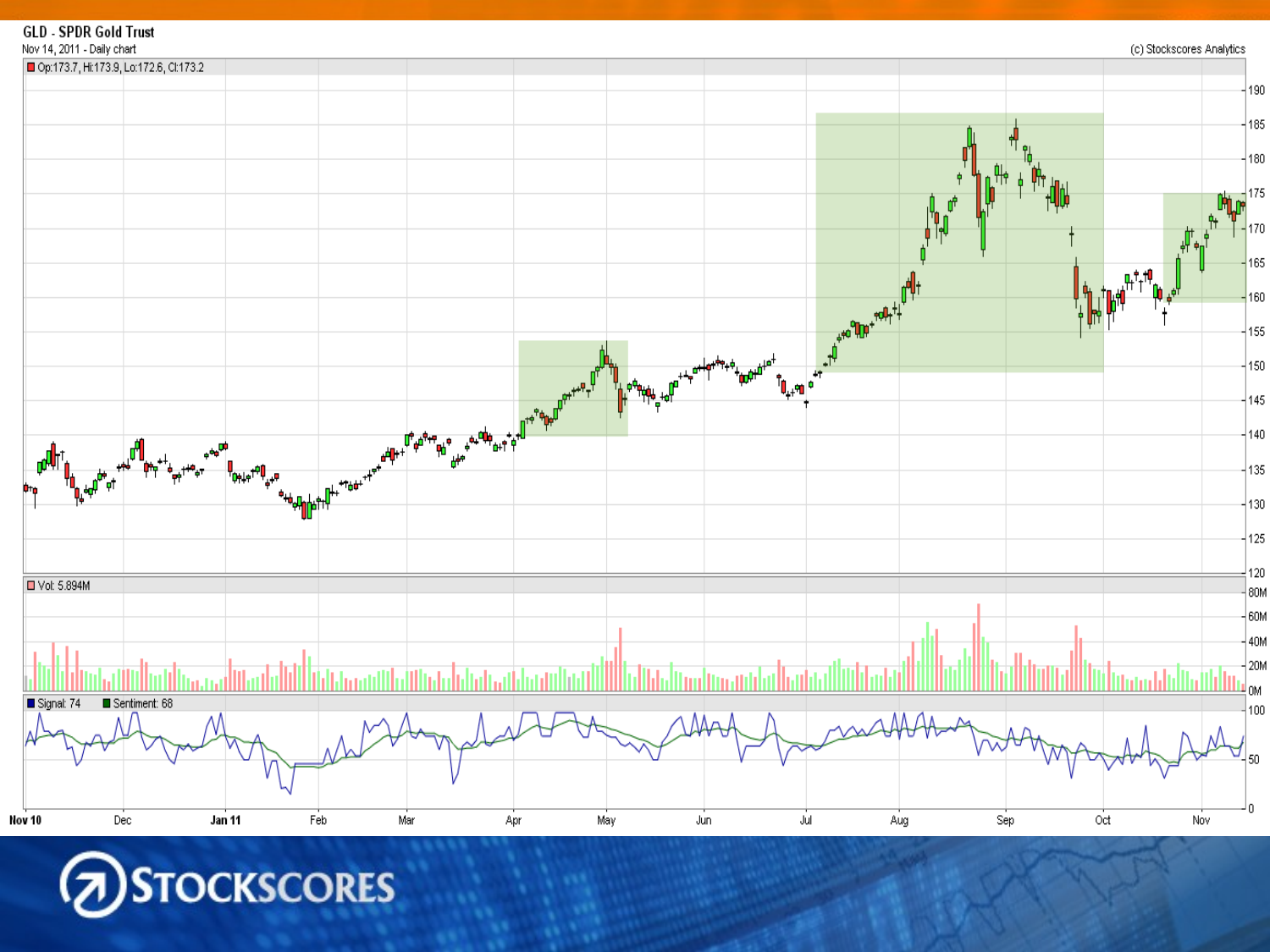



#### VXX - iPath S&P 500 VIX Short Term Futures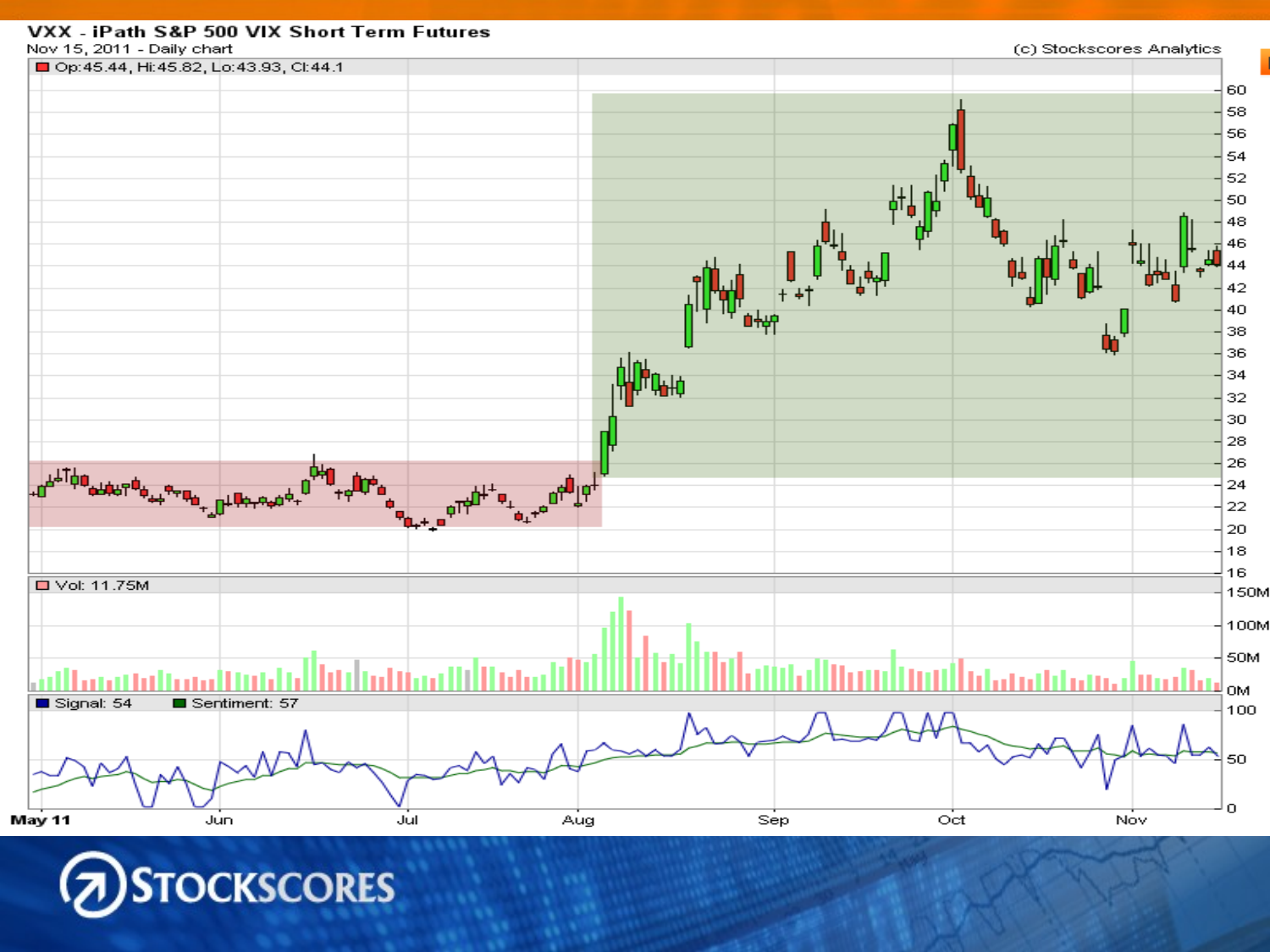# **What I Am Doing Now**

- **Trading volatility using VIX related ETFs**
- **New strategy**
- **Last week's gain:**  $+19\%$

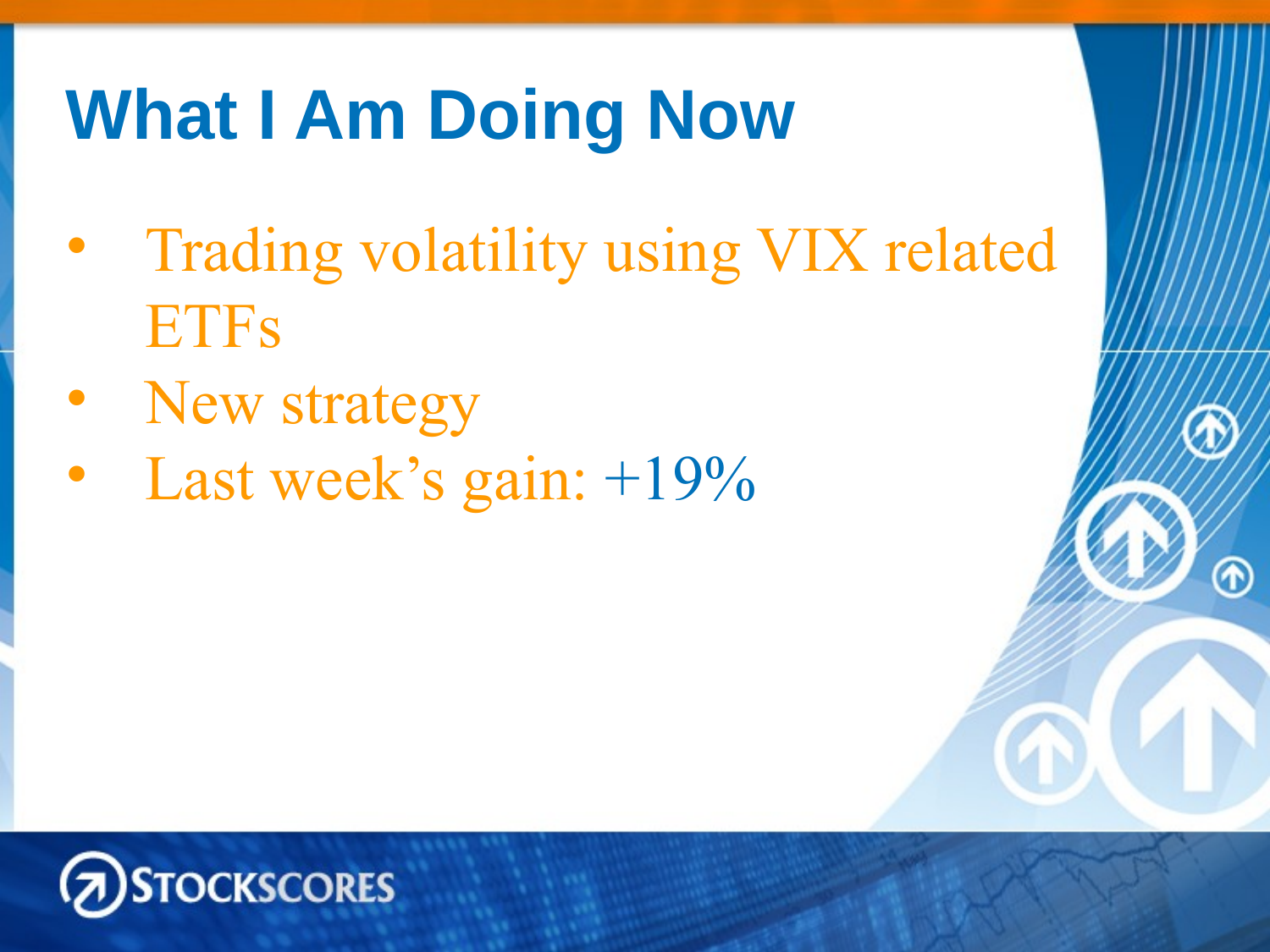#### **Disnat** Direct Web<sup>\*</sup>

Quote Trade 1-888-842-3107

Home Messages Contact Us Help Profile Francais Sign Out **X** TSX 12,224.19 0.00 DJIA 12,078.98 COMP 2,657.22  $0.00$  $0.00$ 

Nov 15, 2011 **History**  $\sqrt{\frac{1}{2}$  Export  $\gg$  B Print  $\frac{1}{2}$   $\sim$  Help  $\blacktriangleright$  My Account **Contribution History Order History Account History** ▶ Summarv **Account Holder Account Number Account Type** ▶ Portfolio View ٠ ▶ History C/O TYLER BOLLHORN Margin  $\triangleright$  E-Documents **Display Criteria** ▶ Fund Transfers **Show History for:** Past 3 Months  $\overline{\phantom{a}}$  $\odot$ ▶ Settings & Options Trading Center Date Range : From: November ▼  $2011$   $\blacktriangledown$  $2011$   $\blacktriangledown$ Get History  $\circ$  $\mathbf{z}$  $\overline{\phantom{0}}$ To: November  $\overline{\phantom{a}}$  $-11$  $\overline{\phantom{0}}$ **Market Info** Displaying: Transaction history from 11/07/2011 to 11/11/2011  $\blacktriangleright$  Research **Both Currencies** All Transactions  $\overline{\phantom{0}}$  $\overline{\phantom{a}}$ Tools & Resources Trade **Settlement Transaction** Commission + **Client Service** Currency Description -Market Quantity -Price Net Amount  $\overline{\phantom{a}}$ date Date.  $ECN -$ Type -CREDIT SUISSE NASSAU BRH Select an account 11-11-2011 11-16-2011 SELL - STOCKS US -40,000 5.62965  $-24.23$ 225, 161.77 **USD VELOCITYSHA** BARCLAYS BK PLC IPATH S&P Select an action  $\overline{\phantom{a}}$  $-12.58$ **USD** 11-10-2011 11-16-2011 SELL - STOCKS **US**  $-3.000$  45.54333 136.617.42 500 VI BARCLAYS BK PLC IPATH S&P 11-10-2011 11-16-2011 BUY - STOCKS **US** 3.000 46.37733  $-9.95$  $-139.141.95$ **USD** 500 VI **CREDIT SUISSE NASSAU BRH** 11-10-2011 11-16-2011 SELL - STOCKS **US**  $-40,000$ 5.29  $-14.02$ 211,585.98 **USD VELOCITYSHA Disnat Direct:** Statements now CREDIT SUISSE NASSAU BRH available online US **USD** 11-10-2011 11-16-2011 BUY - STOCKS 80,000 5.3098  $-29.85$ -424,813.85 VELOCITYSHA PROSHARES TR ULTRASHORT 11-09-2011 11-15-2011 BUY - STOCKS **US** 6,000 44.22416  $-19.90$  $-265,364,90$ **USD** QQQ NEW AS A PROSHARES TR ULTRASHORT 11-09-2011 11-15-2011 SELL - STOCKS **US USD**  $-6,000$ 44.941  $-15.13$ 269.630.87 QQQ NEW AS A Learn more » **BARCLAYS BK PLC IPATH S&P** 11-09-2011 11-15-2011 BUY - STOCKS **US** 3,000 47.71766  $-9.95$  $-143,162.95$ **USD** a p  $\mathcal{L}_{\mathrm{max}}$ 500 VI BARCLAYS BK PLC IPATH S&P 11-09-2011 11-15-2011 SELL - STOCKS **US**  $-3,000$  48.69466  $-12.76$ 146,071.24 **USD** 500 VI **CREDIT SUISSE NASSAU BRH** 11-09-2011 11-15-2011 BUY - STOCKS **US** 10,000 5.858  $-9.95$  $-58,589.95$ **USD** VELOCITYSHA CREDIT SUISSE NASSAU BRH 11-09-2011 11-15-2011 SELL - STOCKS US 57,688.94 **USD**  $-10,000$ 5.77  $-11.06$ VELOCITYSHA PROSHARES ULTRA QQQ ETF AS 11-08-2011 11-14-2011 SELL - STOCKS **US**  $-3,000$ 89.89  $-15.13$ 269,654.87 **USD AGENTS, W** BARCLAYS BK PLC IPATH S&P 11-08-2011 11-14-2011 SELL - STOCKS US -12,000 42.60778  $-69.52$ 511,223.94 **USD** 500 VI BARCLAYS BK PLC IPATH S&P 11-08-2011 11-14-2011 BUY - STOCKS **US** 12,000 41.56549  $-59.70$ -498,845.66 **USD** 500 VI PROSHARES ULTRA QQQ ETF AS 11-07-2011 11-10-2011 BUY - STOCKS **US** 3.000 87.35866  $-15.00$  $-262.091.00$ **USD AGENTS, W** BARCLAYS BK PLC IPATH S&P 11-10-2011 BUY - STOCKS 11-07-2011 **US** 5.000 44.308  $-24.90$  $-221.564.90$ **USD** 500 VI BARCLAYS BK PLC IPATH S&P 11-07-2011 11-10-2011 SELL - STOCKS US  $-5,000$ 43.486  $-29.08$ 217,400.92 **USD** 500 VI

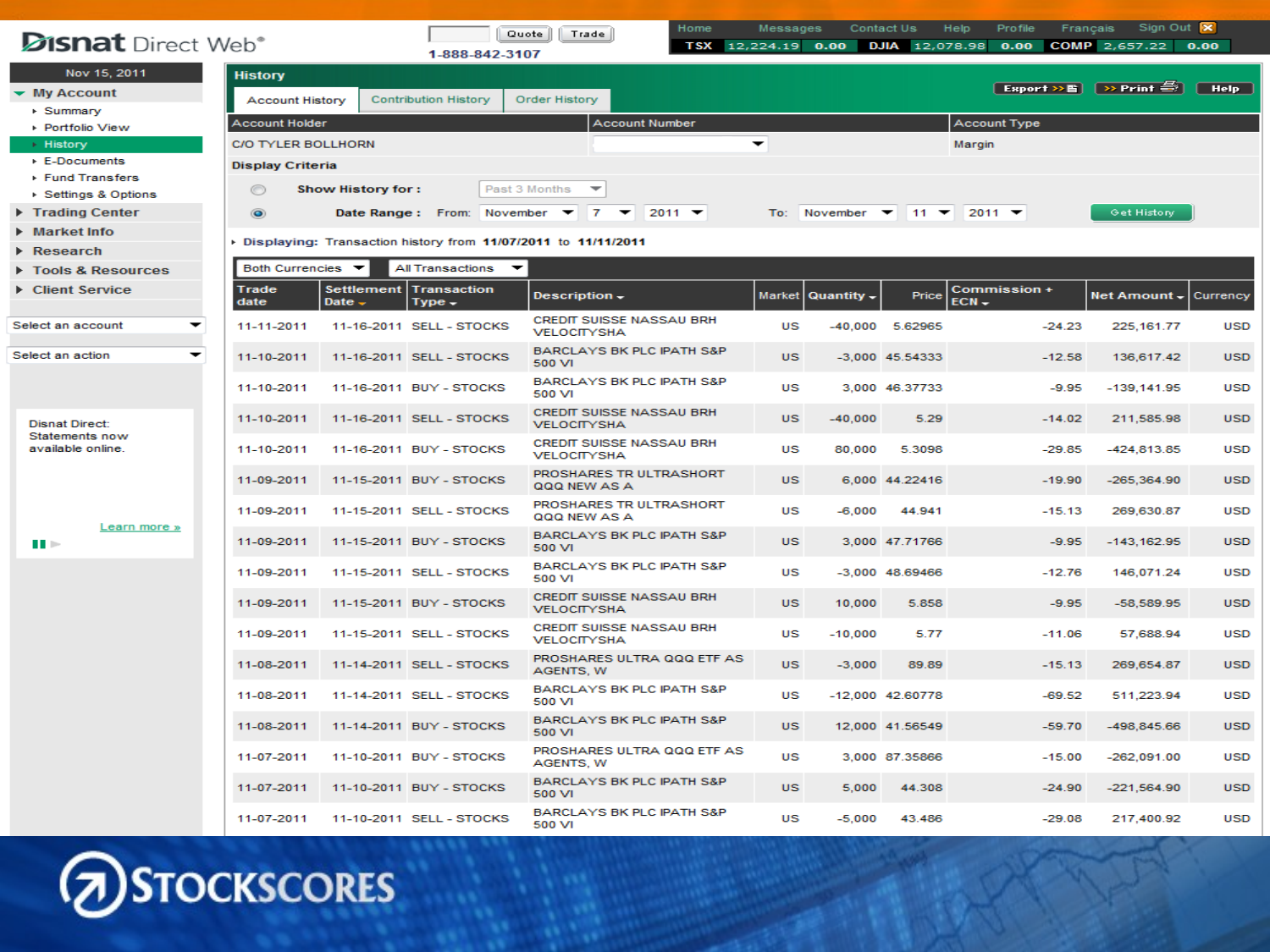## **1 Week Performance**

- 9 Trades, 5 Winners, 4 Losers
- Largest position \$498,800
- Disnat allows for 3 to 1 margin
- Capital required \$166,266
- Profit \$31,400
- Gain of 19% on required capital
- \$19 for every \$100 of capital

### **OCKSCORES**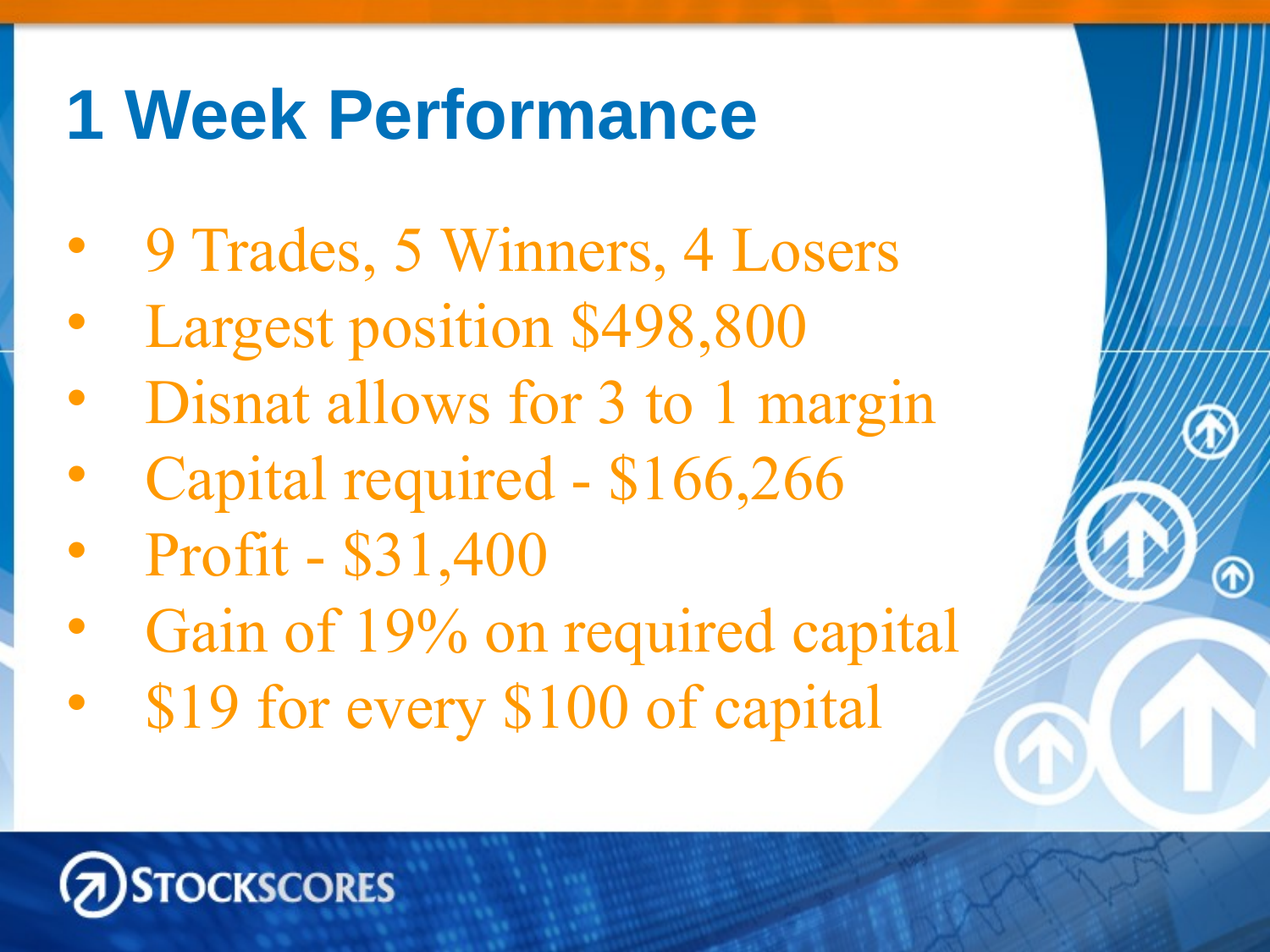# **Losing is Part of Winning**

- Controlled losses are a cost of doing business
- Judge performance after a large number of trades
- Trade for small losses and occasional big profits

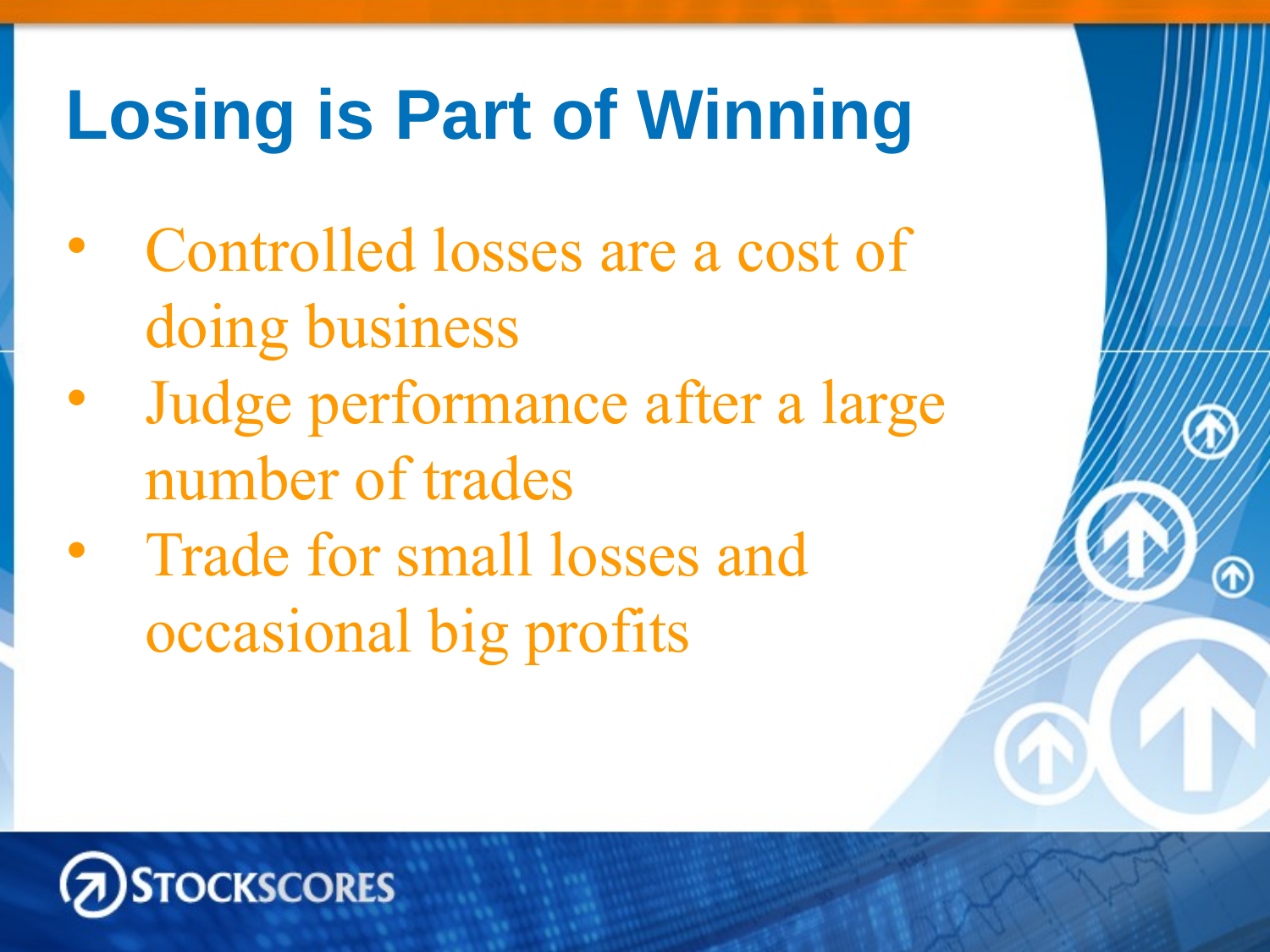## **Strategy Development**

 $^\circledR$ 

- Idea
- Test
- Refine
- Trade

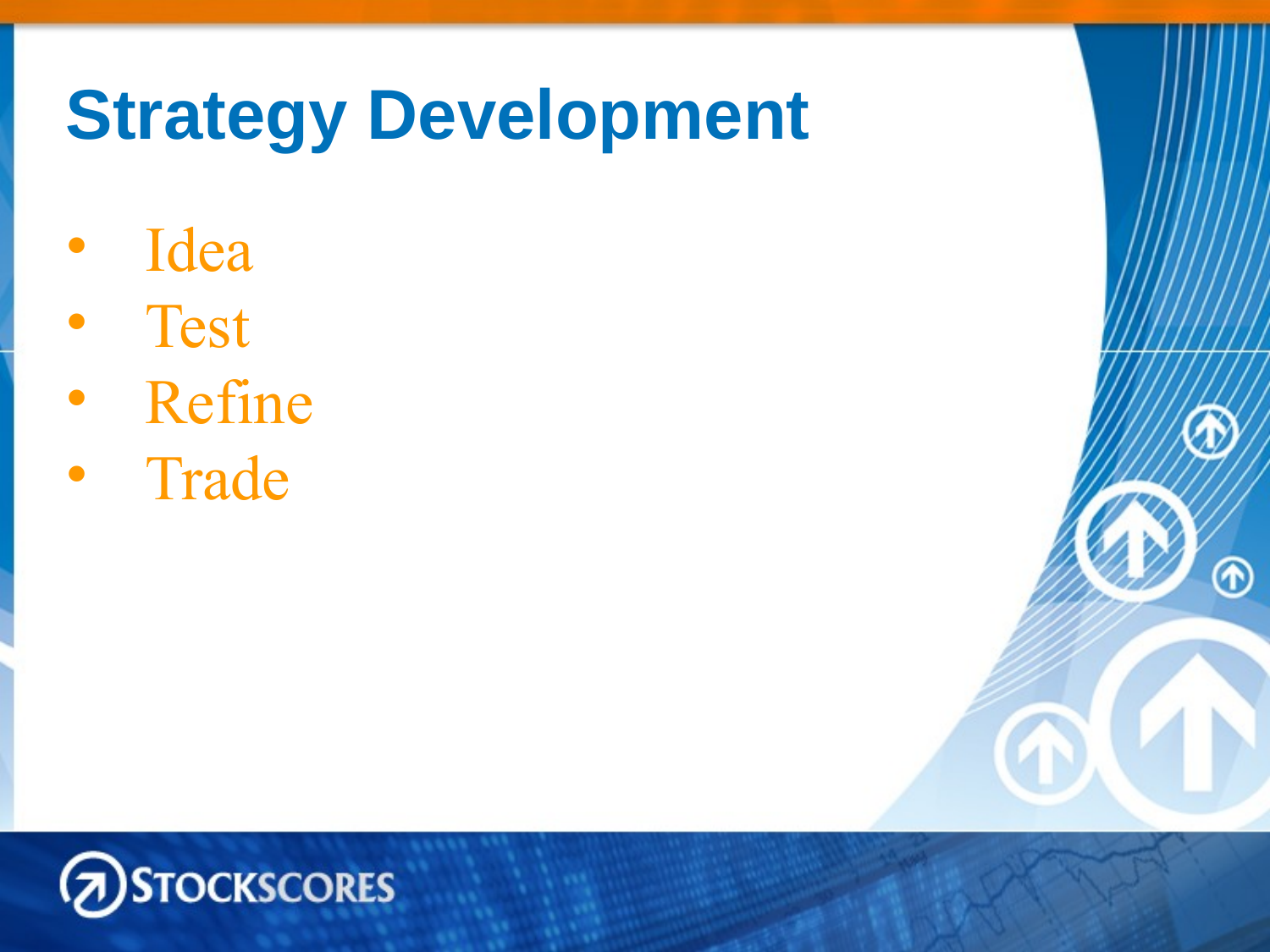### **Idea**

• Trade short term channel breaks using intraday charts

⋒

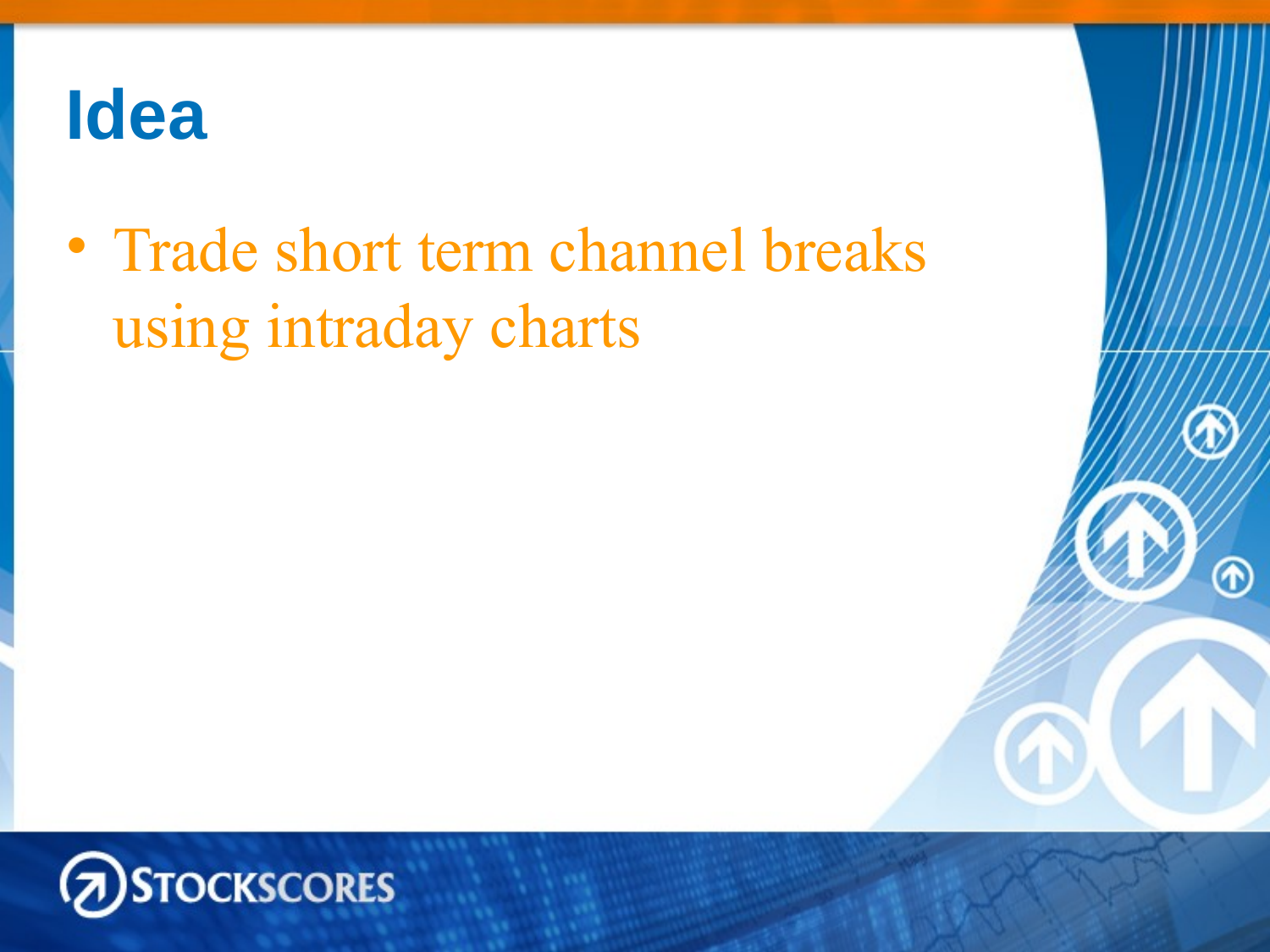

**DSTOCKSCORES**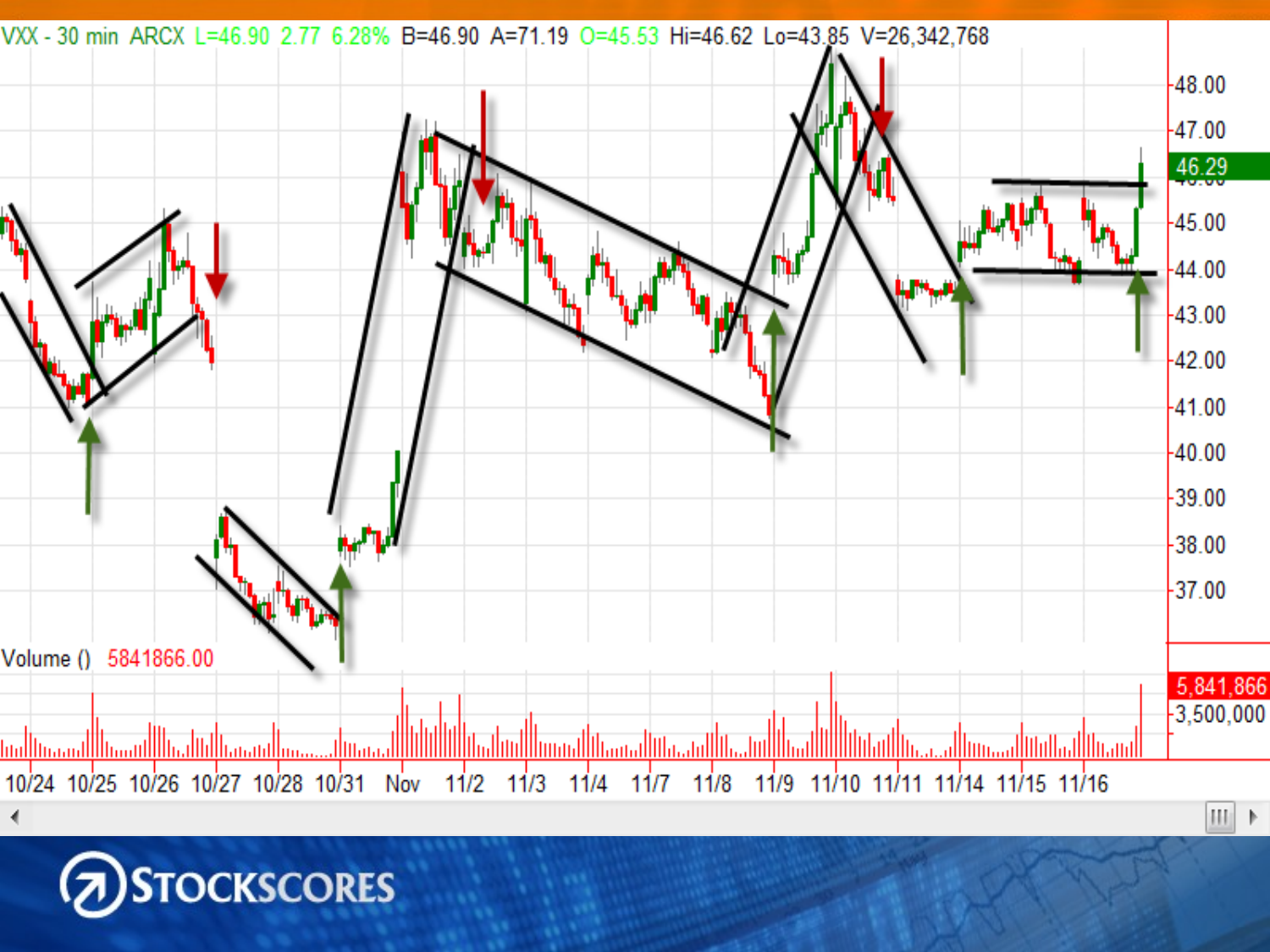## **Test**

- Hundreds of hours to find a set of rules
- Seeking a positive expected value
- October test period positive
- Strong trend and high volatility

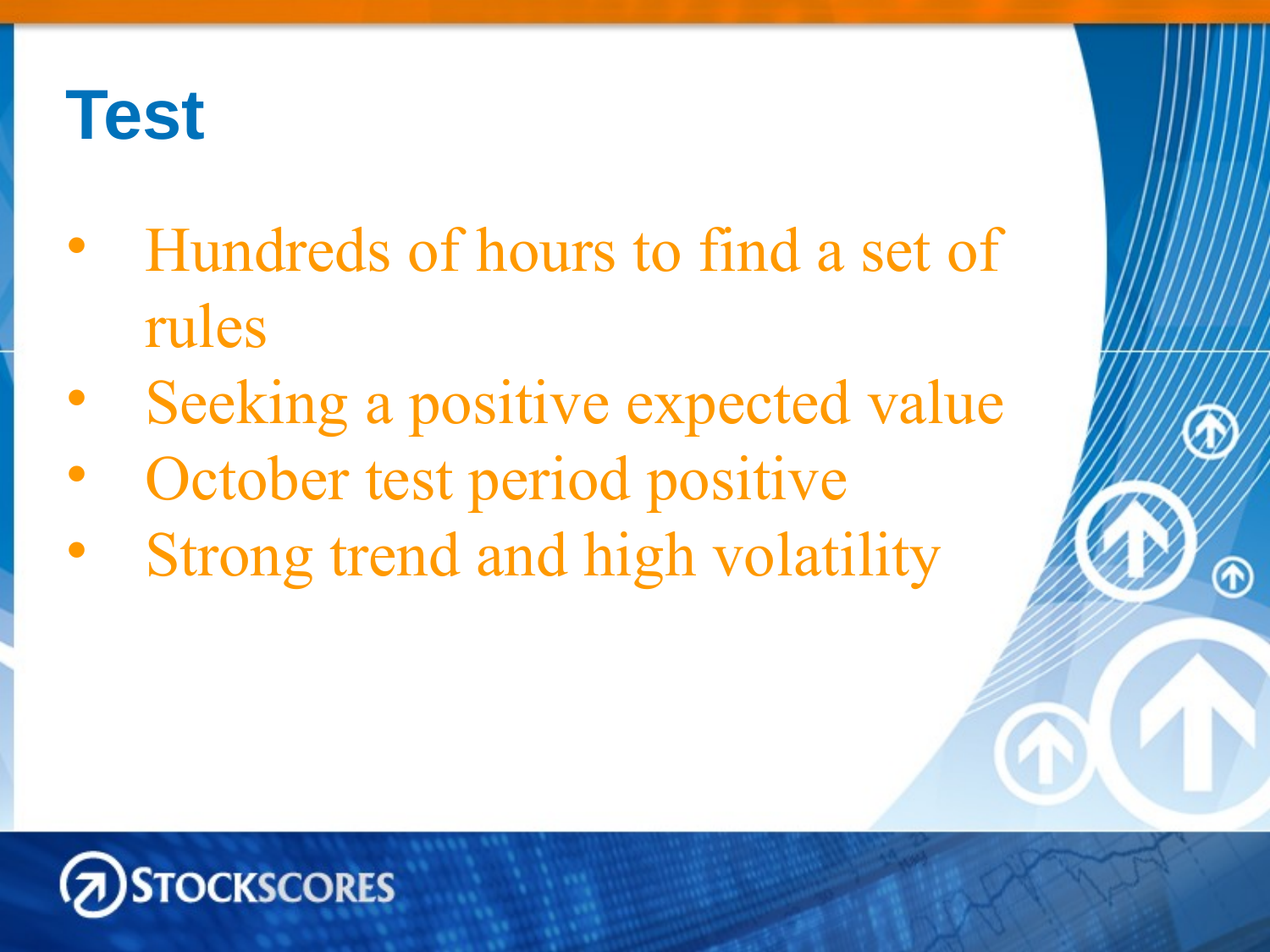## **Refi ne**

- What works in a computer may not work in real trading
- Emotion plays a role
- Find rules that work for your emotional state
- Changed rules to take out emotional judgment

#### **OCKSCORES**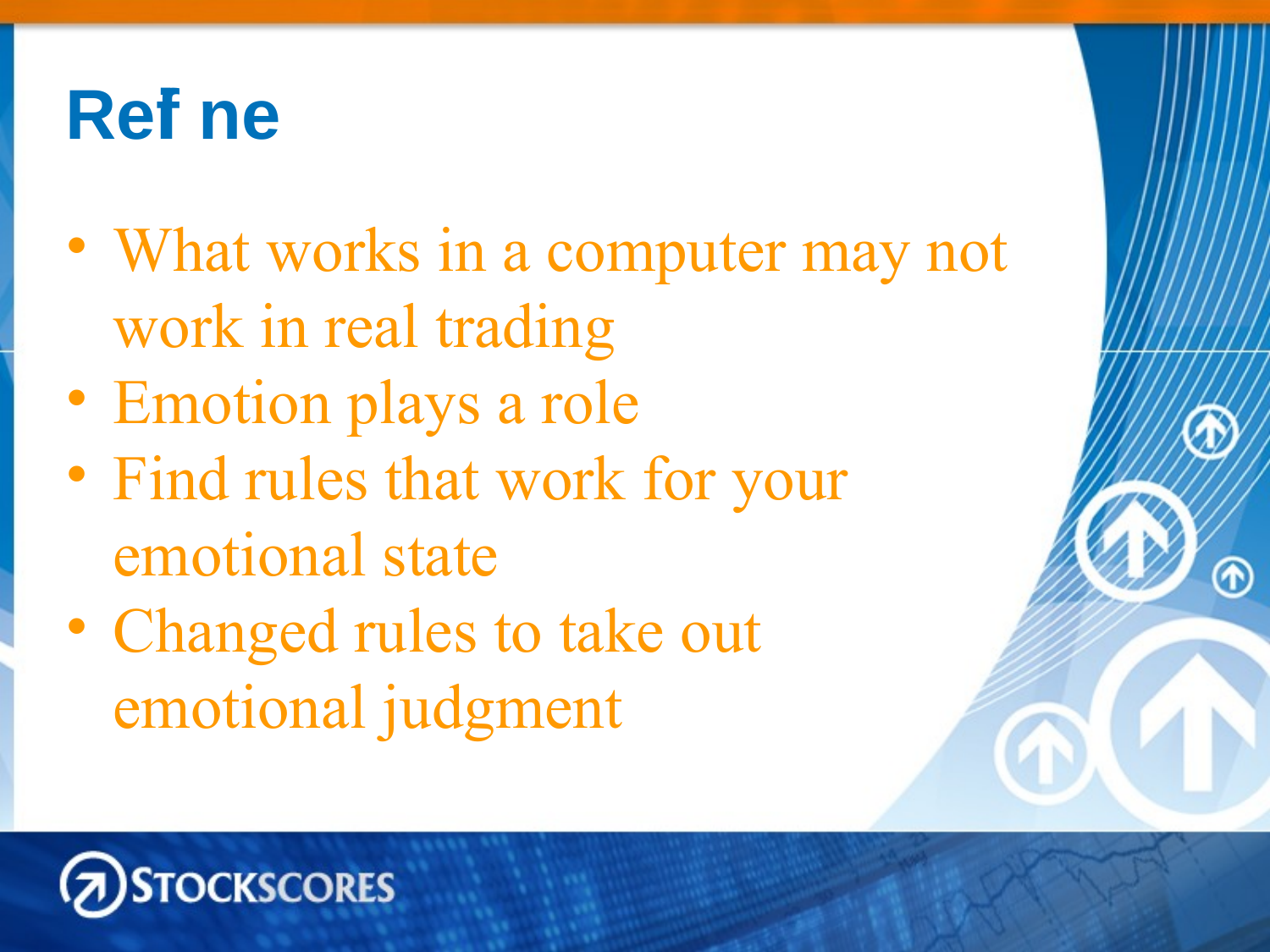## **Trade**

- Be comfortable with risk
- Start slow to build confidence
- Always look to improve performance

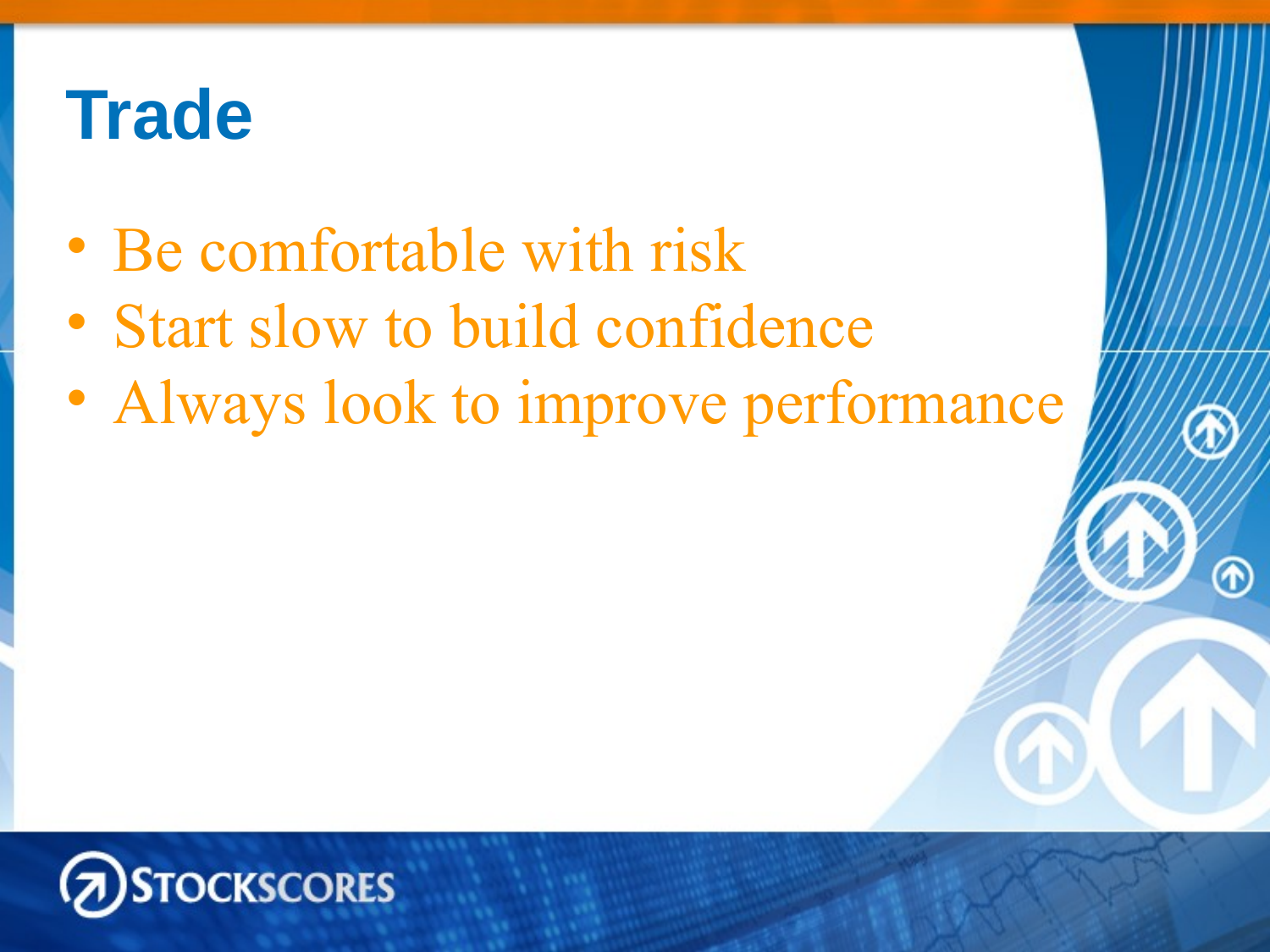# **The Volatility Trade**

- VXX goes up when market goes down
- VIX goes up when market goes up

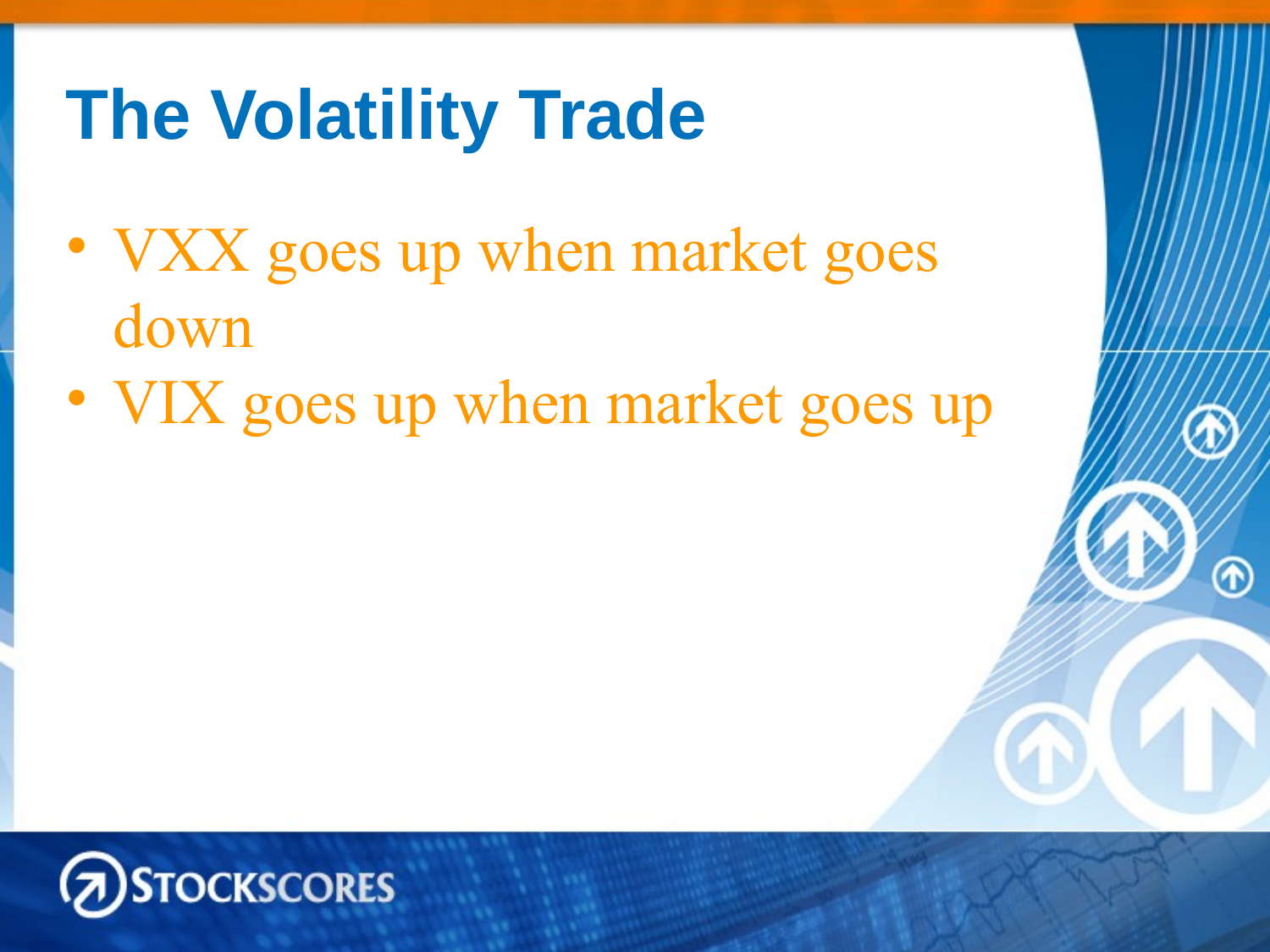

**DSTOCKSCORES**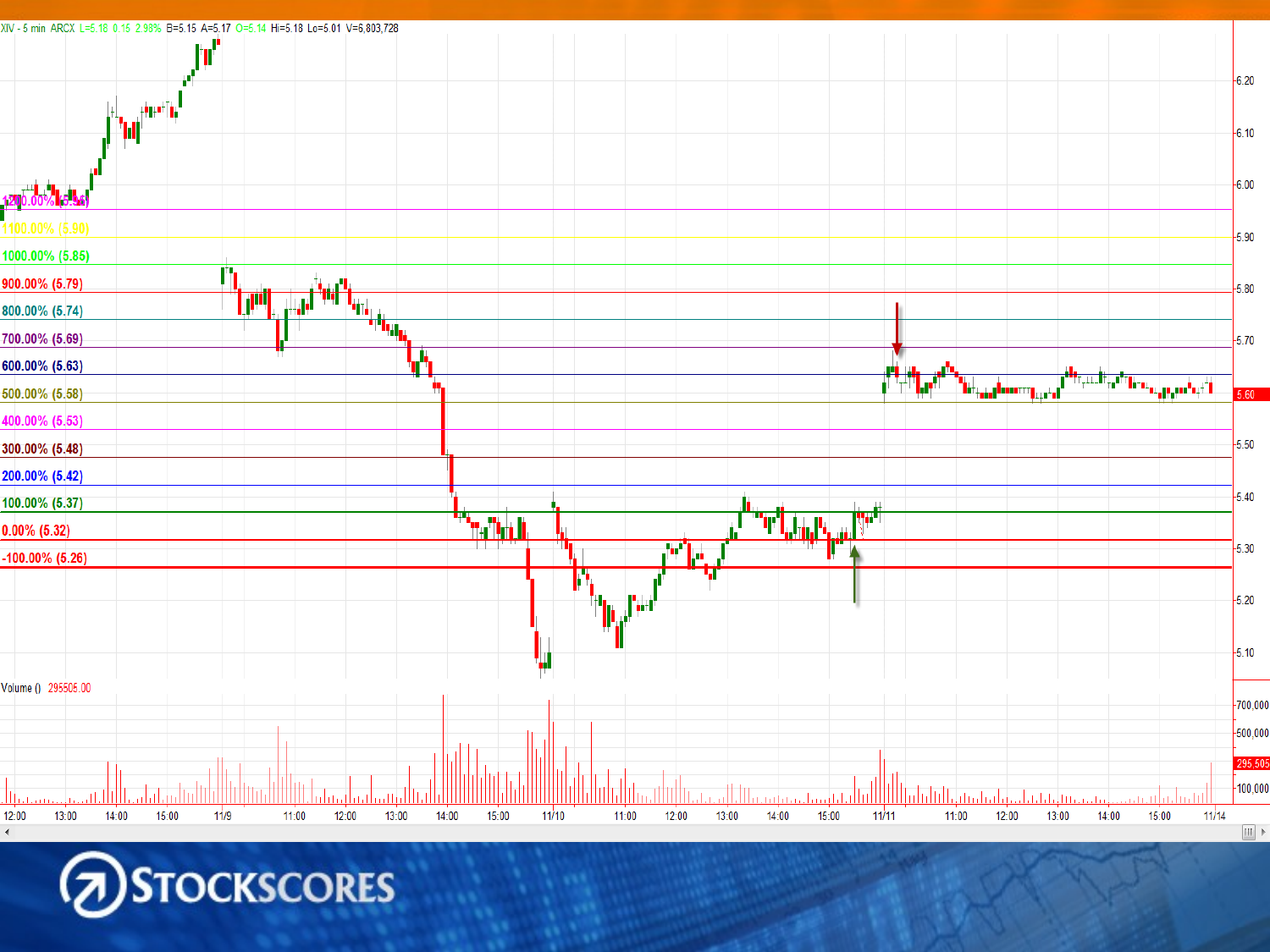## **The Trade**

• Entry and Exit point

⋒

• Reward for Risk